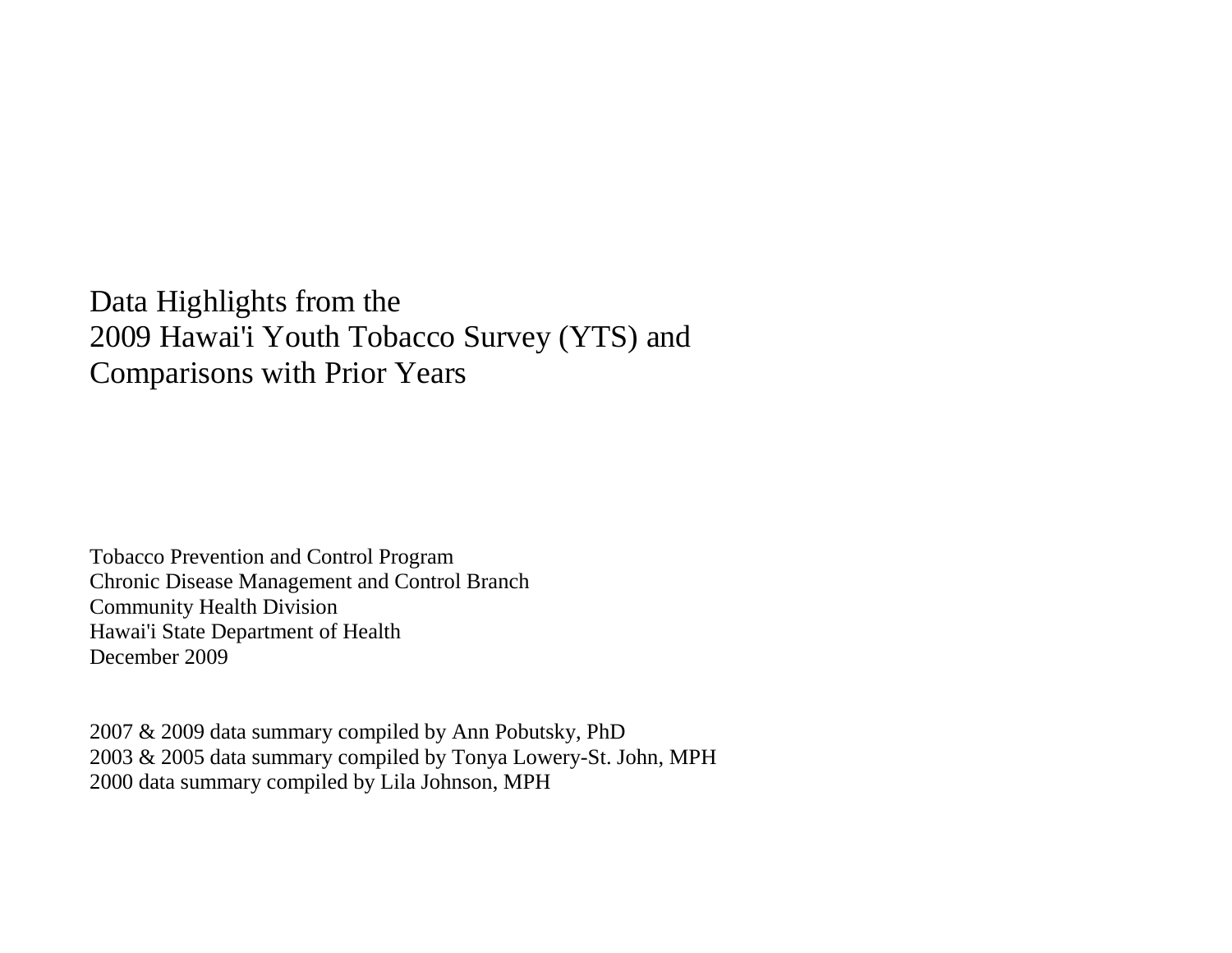### **Overview**

### **The overall impact of tobacco on lives of Hawaii's youth has declined during the years from 2000 to 2009 .**

### **Tobacco use, especially cigarette use, has declined dramatically, yet smokeless tobacco use has increased.**

- In high school (HS) reported lifetime (ever use) cigarette use dropped from  $63.3\%$  in 2000 to 36.9% in 2009. Current smoking decreased from 24.5% in 2000 to 9.7% in 2007 and was 11.3% in 2009. Frequent smoking was reduced from 10.3% in 2000 to 3.0% in 2007 and is at 3.8% in 2009 among HS students.
- In middle school (MS) reported lifetime (ever use) of cigarettes plummeted from 38.4% in 2000 to 14.7% in 2007 and is at 17.2% in 2009. Current smoking went from 12.9% in 2000 to 4.2% in 2007 and is at 4.5% in 2009. Frequent smoking decreased from 2.1% to less than 1% in both 2007 and 2009.
- $\nabla$  In HS, reported current smoking was slightly higher among females (11.9%) than males (10.5%), and this is a similar pattern in MS with 5.4% among females and 4.5% among males in 2009.
- **V** Among current reported tobacco users, while current cigarette use has decreased, current smokeless tobacco use has increased. Among HS students, smokeless tobacco use has increased from 2.8% in 2003 and to 3.7% in 2007 and 3.2% in 2009. Among MS students, smokeless tobacco use has remained the same from 1.7% in 2003 to 1.4% in 2009.
- **V** There has been an increase in the reported use of menthol cigarettes among MS students, from 61.5% in 2000 to 70.3% in 2007 and 70% in 2009. There has also been an increase among HS students, from 76.1% reporting they usually smoke menthol cigarettes in 2000 to 72.4% in 2007 and 78.4% in 2009.

#### **Schools**

- Only 4.9% of HS students and 1.7 % of MS reportedly smoked on campus in 2009 (from 12.2% and 5.8% in 2000).
- The proportion of HS students who were taught at school about the dangers of tobacco use has decreased from 50.9% in 2000 to 49.2% in 2009 and this is an even greater decrease among MS students (from 79.9% in 2000 to 62.1% in 2009).

#### **Access to tobacco from stores has decreased while other methods of obtaining cigarettes have increased.**

The proportion of underage smokers less than 18 years of age who reported usually getting their cigarettes from a store has decreased quite dramatically from 25.9% in 2000 to 5.7% in 2009 among HS students, and from 7.4% in 2000 to 1.3% in 2009 among MS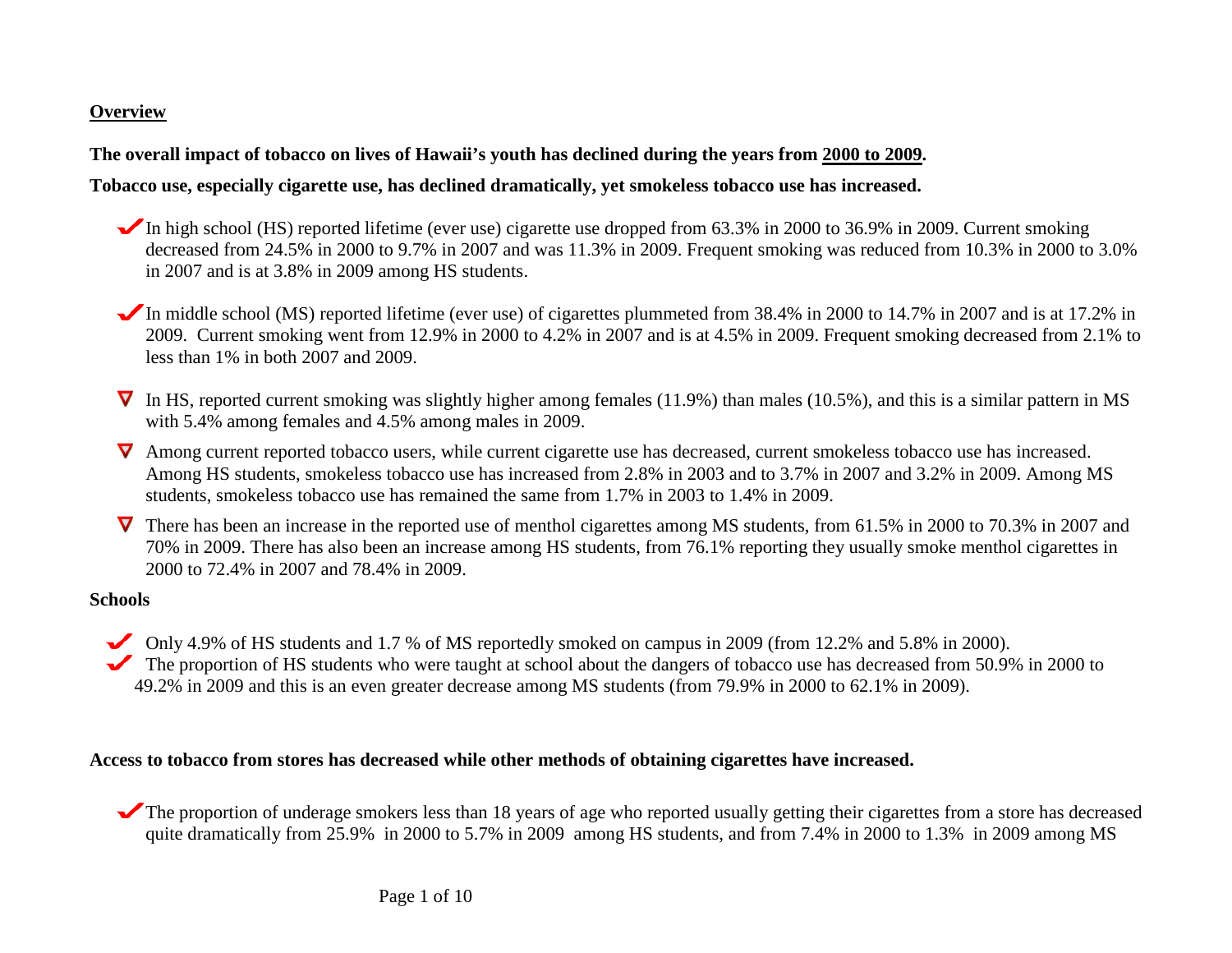students. The proportion who reported giving money to someone to buy cigarettes has increased in HS students (from 25.4% in 2000 to 29.1% in 2009) and MS students (from 16.3% to 21% in 2009).

- About one-third of MS smokers under 18 years old who bought cigarettes in the past month were refused sale in 2009, along with about 22% of underage HS students.
- **V** Among HS students, the proportion who reported taking cigarettes from a store or family member increased from 2.6% in 2000 to 4.9% in 2009 and the proportion that report obtaining cigarettes "some other way" (unspecified) has doubled from 10.8% in 2000 to 18.5% in 2007 but is down to 11.7% in 2009. The proportion of MS students who report obtaining cigarettes "some other way" has also increased from 25.9% in 2000 to 33.9% in 2007, but is down to 21.9% in 2009.
- $\nabla$  Among both HS students, the proportion who reported purchasing cigarettes on the Internet increased from 0.7% in 2000 to 2.7% in 2007, but is down to less than 1% in 2009. This is the same pattern among MS students (from 2.7% in 2000 to 7.0% in 2007, and down to 1.1% in 2009).
- $\nabla$  About 25% of HS students know where to buy loose cigarettes. The proportion of students who report purchasing cigarettes from a lunch wagon or *manapua* truck has remained fairly steady from from 11% to 14% for HS since 2005 and remained at about 9-10% for MS.

### **Most students who do smoke now are trying to quit.**

- Fully two thirds of both HS (66.8%) and MS (82.5%) current smokers tried to quit smoking in the past year.
- 43.4 % of HS and 39.9% of MS and smokers were unable to stay quit for one month during their last attempt in 2009.
- The proportion reporting that they wanted to quit has decreased from 2005 to 2009.

## **Media**

- While 70.6% of HS and 58.3% of MS students have seen or heard an anti-tobacco ad in the past month.
- The proportion of HS students who reported seeing tobacco product ads on the Internet increased dramatically from 21.6% in 2000 to 82.8% in 2007, but has remained steady in 2009 at 75.6%. Similarly, the proportion among MS students also increased from 32.9% to 74.3% from 2000-2007 but has remained the same at 75.6% in 2009.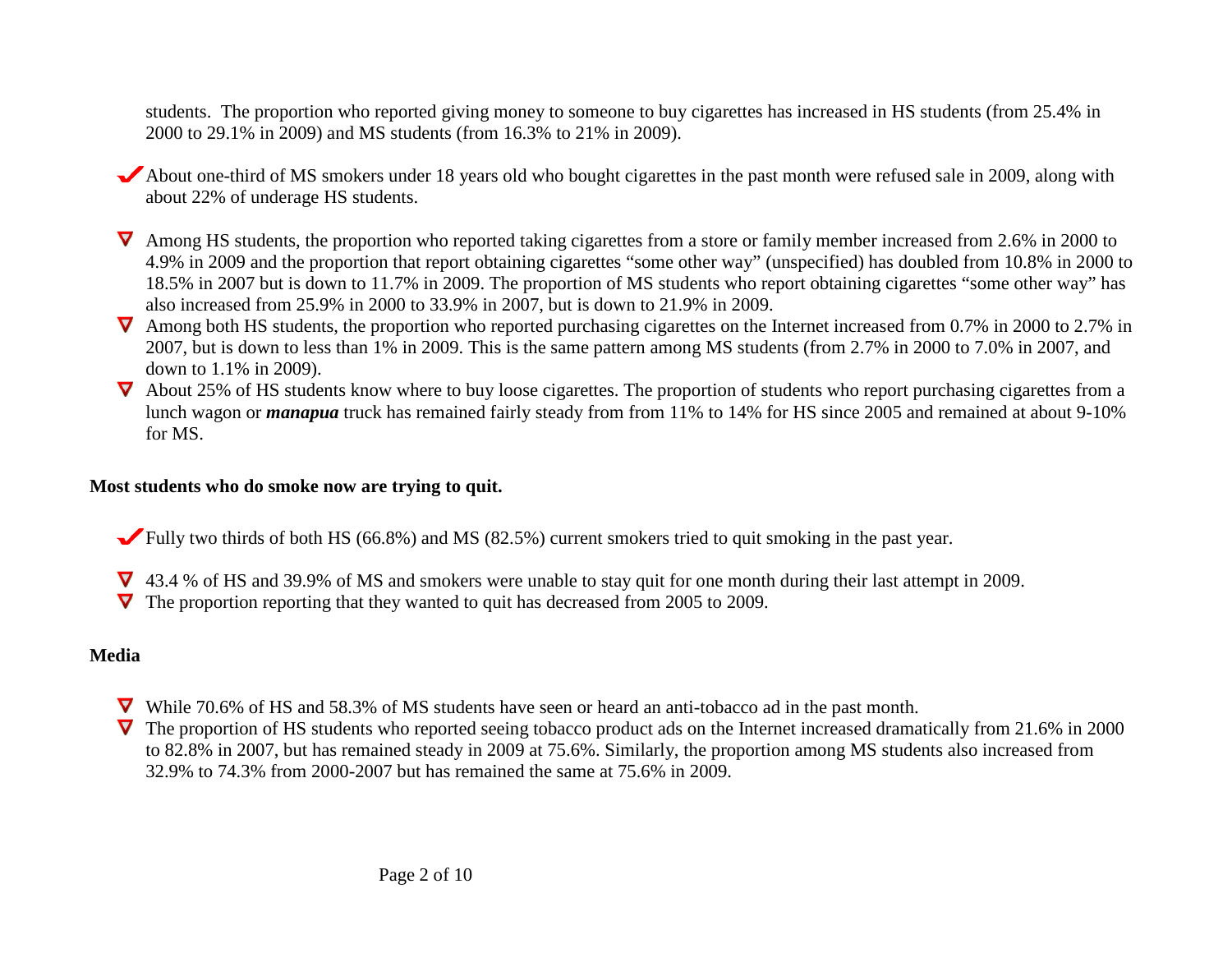## **Exposure to second hand smoke (SHS) in the past week has continued to decrease:**

Only 46.1% of HS and 33.3% of MS students who never smoked reported being exposed to SHS in a room in 2009, down from 68.0% and 53.7% in 2000, but exposure was higher for current smokers (75-85%) with little change from previous survey years. Only 24.6% of HS and 23.1% of MS students who never smoked reported being exposed to SHS in a car in 2007, a decrease from 49.4% and 40.0% in 2000, but exposure was higher for current smokers (65-75%) with little change from previous survey years.

# **Background and Methods**

The Youth Tobacco Survey (YTS) was designed by the Centers for Disease Control and Prevention (CDC) in collaboration with participating states. YTS surveys are conducted at the national, state and city level. Additionally, many countries participate in the global YTS allowing for comparison across all participating areas.

The 2009 Hawaii YTS data used in this report were collected using a self-administered survey format and employed a two-stage cluster design to produce a representative sample of students in grades 9-12. The first-stage sampling frame consisted of all public schools containing any grades 9-12. The second sampling stage consisted of systematic equal probability sampling (with a random start) of classes from each school that participated in the survey. All 2nd period classes in the selected schools were included in the sampling frame. All students in the selected classes were eligible to participate in the survey. Schools were selected with probability proportional to school enrollment size. Active parental consent was required for each student participating in the survey.

The overall survey response rates were calculated by multiplying the school response rate by the student response rate. In the high school sampling frame, 25 of the 26 sampled schools participated, with 96.15% of schools and 69.20 % of eligible students participating (2,120 sampled students), yielding a survey response rate of 66.54% (96.15% x 69.20%). The high school sample resulted n=1,467 completed and useable questionnaires. In the middle school sampling frame, 26 of the 26 schools participated, with 100.00% of schools and 64.60% of eligible students (2511) participating, yielding a survey response rate of 64.60% (100.00% x 64.60%). The middle school sample resulted in n=1,622 completed and useable questionnaires.

A weight has been associated with each questionnaire to reflect the likelihood of sampling each student and to reduce bias by compensating for differing patterns of non-response. Additional details on the methods can be found at [www.cdc.gov/mmwr.](http://www.cdc.gov/mmwr/PDF/ss/ss5004.pdf) Table 1 provides more detailed demographic information on the 2009 HYTS respondents.

This overview provides results from the middle school and high school surveys for 2009 and compares them with the results from the 2000, 2003, 2005 and 2007 HYTS.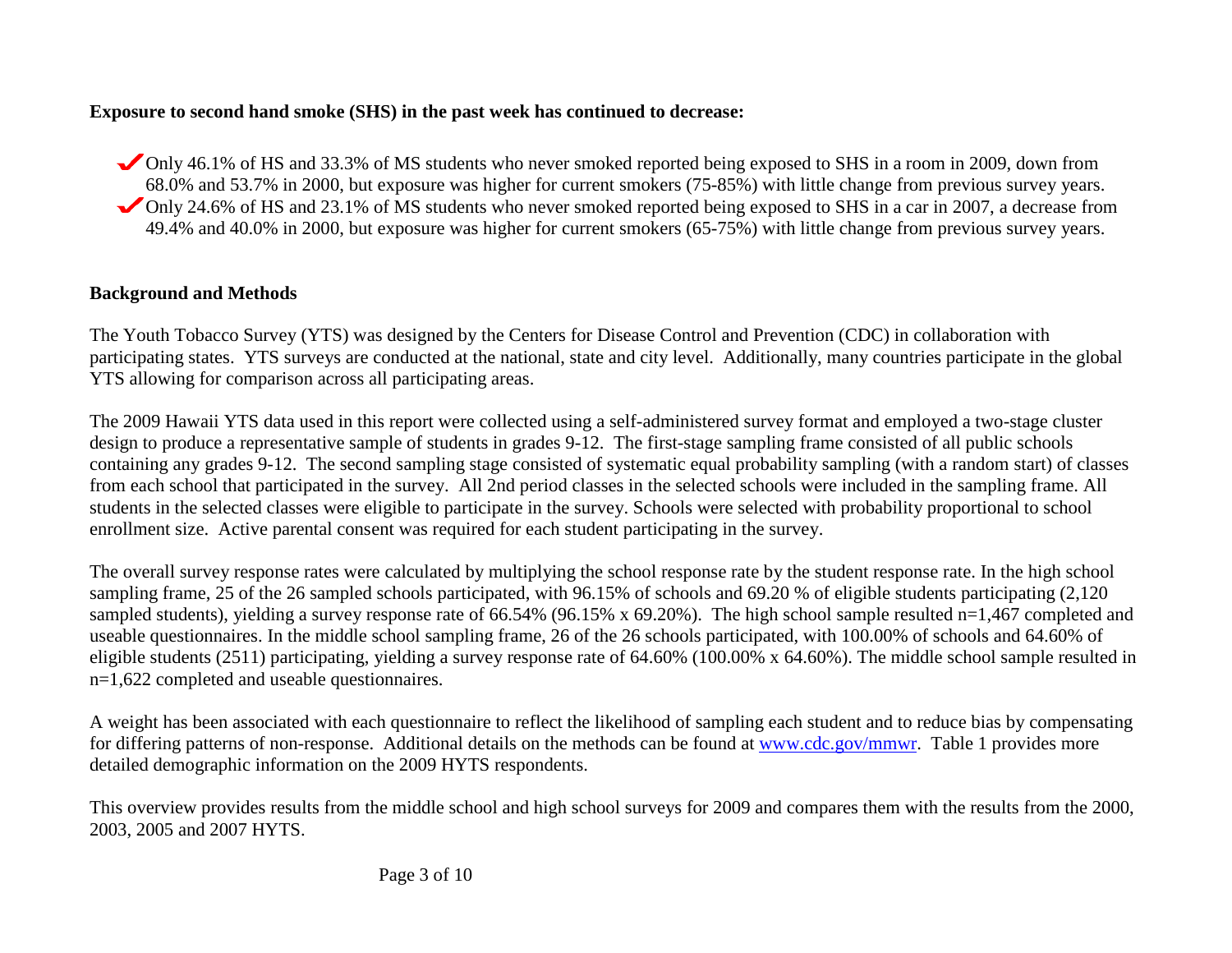| <b>YEARS</b> )    |             |                      |                    |            |
|-------------------|-------------|----------------------|--------------------|------------|
|                   |             | <b>Middle School</b> | <b>High School</b> |            |
|                   | $\mathbf n$ | Weighted %           | $\mathbf n$        | Weighted % |
| <b>Total</b>      | 1,622       | 100.0                | 1,467              | 100.0      |
| <b>Sex</b>        |             |                      |                    |            |
| Male              | 748         | 46.3                 | 684                | 46.9       |
| Female            | 867         | 53.7                 | 774                | 53.1       |
| Ethnicity*        |             |                      |                    |            |
| Native Hawaiian   | 287         | 19.8                 | 281                | 20.4       |
| Filipino          | 404         | 27.9                 | 331                | 24.4       |
| European Am/White | 148         | 10.2                 | 198                | 14.7       |
| Japanese          | 222         | 15.4                 | 185                | 13.5       |
| Pacific Islander  | 102         | 7.1                  | 100                | 7.4        |
| Chinese           | 57          | 3.9                  | 78                 | 5.6        |
| African Am/Black  | 53          | 3.7                  | 47                 | 3.2        |
| Other             | 173         | 12.0                 | 138                | 10.5       |
| Hispanic/Latino** | 75          | 4.9                  | 67                 | 4.7        |
| Grade             |             |                      |                    |            |
| 6th               | 458         | 28.3                 |                    |            |
| 7th               | 633         | 39.1                 |                    |            |
| 8th               | 528         | 32.6                 |                    |            |
| 9th               |             |                      | 455                | 31.1       |
| 10th              |             |                      | 354                | 24.2       |
| 11th              |             |                      | 352                | 24.1       |
| 12th              |             |                      | 302                | 20.6       |

**Table 1. Participant demographics by school type by sex, race, ethnicity and grade, HYTS 2007 (% UNDER 18** 

Note: Demographic totals may not add to survey participant totals due to skipped questions or unusable answers.

\*Hawaii specific ethnic categories are based on a combination of 2 questions where students were asked to pick one ethnic group to best describe themselves. Native Hawaiian includes part-Native Hawaiian. \*\*The Hispanic/Latino category is derived from the U.S. race/ethnic categories of "White", Black", "Hispanic/Latino" and "Other". When the Hawaii YTS data uses the U.S. race/ethnic designation, the vast majority of students fall under the "Other" category; therefore, Hawaii specific ethnic categories are used. Note the "Hispanic/Latino" category is not directly comparable to Hawaii ethnicities but is provided here since Hispanics/Latinos represent a growing proportion of Hawaii's ethnic population.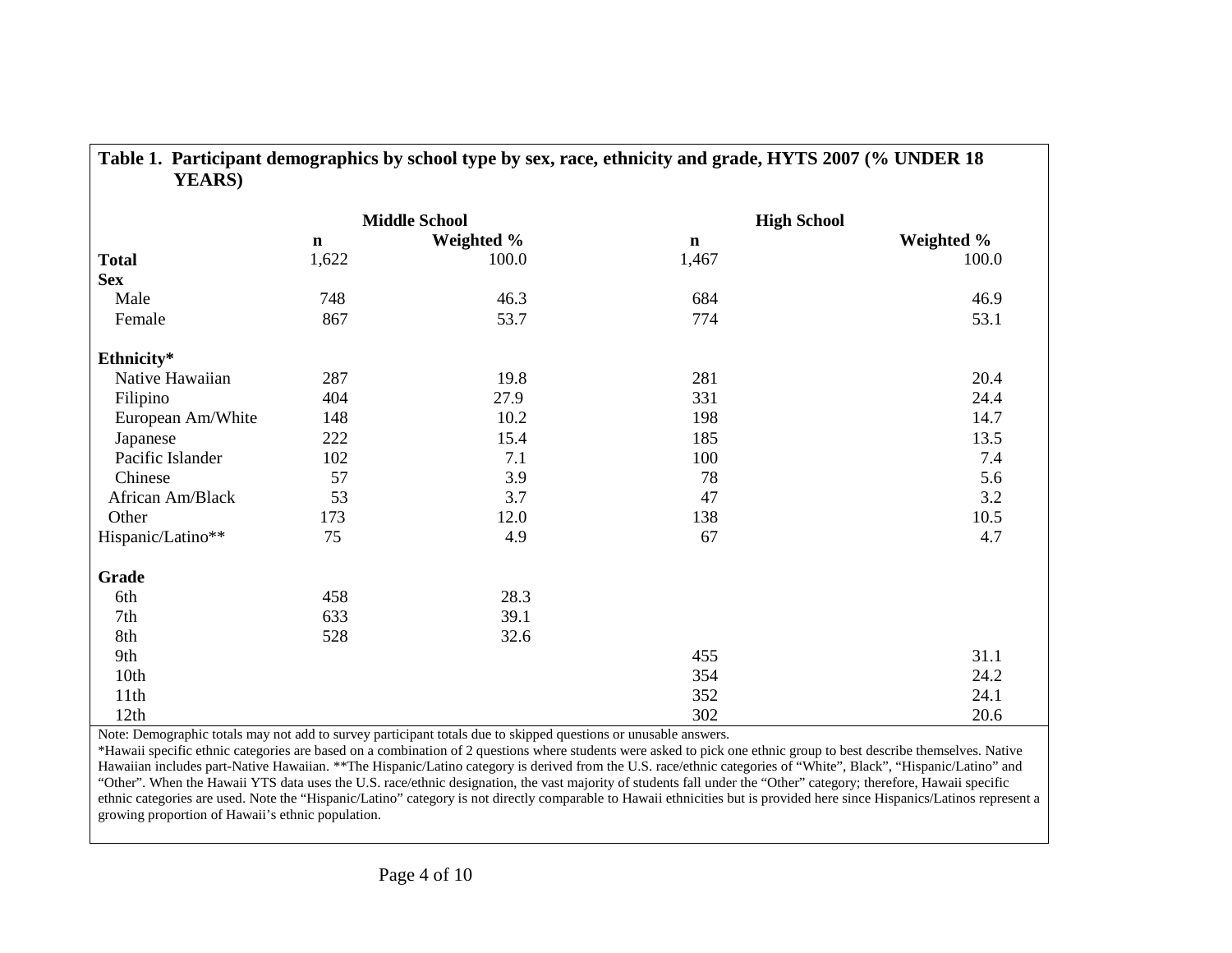| Table 2. Prevalence of selected tobacco indicators by school type, Hawaii YTS 2000, 2003, 2005, 2007 and<br>2009 |                      |                     |                     |                     |                     |                     |                     |                     |                     |                     |  |  |
|------------------------------------------------------------------------------------------------------------------|----------------------|---------------------|---------------------|---------------------|---------------------|---------------------|---------------------|---------------------|---------------------|---------------------|--|--|
|                                                                                                                  | <b>Middle School</b> |                     |                     |                     |                     | <b>High School</b>  |                     |                     |                     |                     |  |  |
| <b>Tobacco Indicator</b>                                                                                         | 2000<br><b>HI %</b>  | 2003<br><b>HI %</b> | 2005<br><b>HI %</b> | 2007<br><b>HI %</b> | 2009<br><b>HI %</b> | 2000<br><b>HI %</b> | 2003<br><b>HI %</b> | 2005<br><b>HI %</b> | 2007<br><b>HI %</b> | 2009<br><b>HI %</b> |  |  |
| <b>Prevalence</b>                                                                                                |                      |                     |                     |                     |                     |                     |                     |                     |                     |                     |  |  |
| Ever used tobacco (lifetime use):                                                                                |                      |                     |                     |                     |                     |                     |                     |                     |                     |                     |  |  |
| Cigarettes                                                                                                       | 38.4                 | 21.1                | 20.1                | 14.7                | 17.2                | 63.3                | 47.8                | 43.5                | 38.3                | 36.9                |  |  |
| Cigar use                                                                                                        | 12.6                 | 8.8                 | 10.1                | 7.7                 | 6.5                 | 27.5                | 19.5                | 20.4                | 17.1                | 19.0                |  |  |
| Smokeless tobacco                                                                                                | 7.3                  | 8.0                 | 7.7                 | 5.8                 | 3.3                 | 10.4                | 10.5                | 10.1                | 8.2                 | 6.5                 |  |  |
| Bidis (hand-rolled India cigarettes)                                                                             | 6.1                  | 4.2                 | 4.3                 | 4.1                 | 1.6                 | 13.2                | 6.9                 | 5.4                 | 5.0                 | 2.8                 |  |  |
| Kreteks (clove cigarettes)                                                                                       | 3.5                  | 2.5                 | 2.3                 | 2.5                 | 1.5                 | 11.0                | 5.5                 | 4.1                 | 3.7                 | 2.9                 |  |  |
| Any of the above forms of tobacco                                                                                | 43.5                 | 29.6                | 28.3                | 21.3                | 12.9                | 67.7                | 53.6                | 49.8                | 43.7                | 40.8                |  |  |
| Betel nut use with tobacco                                                                                       | $---$                |                     | ---                 | $---$               | 1.9                 | $-$                 |                     |                     | ---                 | 3.5                 |  |  |
| Used tobacco in past month (current use):                                                                        |                      |                     |                     |                     |                     |                     |                     |                     |                     |                     |  |  |
| Cigarettes                                                                                                       | 12.9                 | 5.3                 | 4.9                 | 4.2                 | 4.5                 | 24.5                | 14.9                | 12.6                | 9.7                 | 11.3                |  |  |
| Cigar use                                                                                                        | 2.9                  | 2.1                 | 1.8                 | 2.5                 | 1.8                 | 4.9                 | 5.1                 | 3.4                 | 5.7                 | 6.6                 |  |  |
| Smokeless tobacco                                                                                                | 2.7                  | 1.7                 | 1.8                 | 2.4                 | 1.4                 | 3.4                 | 2.8                 | 2.1                 | 3.7                 | 3.2                 |  |  |
| Pipes                                                                                                            | 2.9                  | $\overline{2.8}$    | $\overline{2.2}$    | $\overline{2.8}$    | 1.8                 | $\overline{3.7}$    | 4.1                 | $\overline{2.8}$    | 3.9                 | $\overline{2.4}$    |  |  |
| Bidis (hand-rolled India cigarettes)                                                                             | 3.3                  | 2.2                 | 2.8                 | 2.4                 | 0.7                 | $\overline{5.2}$    | 3.9                 | 2.3                 | 3.3                 | 1.6                 |  |  |
| Any of the above forms of tobacco                                                                                | 15.6                 | 8.4                 | 7.9                 | 7.6                 | 6.8                 | 27.1                | 18.7                | 15.4                | 14.2                | $---$               |  |  |
| Betel nut use with tobacco                                                                                       | ---                  | ---                 | $---$               | ---                 | 1.3                 | ---                 | $\overline{a}$      | $\overline{a}$      | ---                 | 2.0                 |  |  |
| Used tobacco $\geq$ 20 days in past month                                                                        |                      |                     |                     |                     |                     |                     |                     |                     |                     |                     |  |  |
| (frequent use):                                                                                                  |                      |                     |                     |                     |                     |                     |                     |                     |                     |                     |  |  |
| Cigarettes                                                                                                       | 2.1                  | 0.9                 | 1.2                 | 0.6                 | 0.4                 | 10.3                | 5.4                 | 3.9                 | 3.0                 | 3.8                 |  |  |
| Cigar use                                                                                                        | 0.6                  | 0.3                 | 0.2                 | 0.4                 | 0.1                 | 0.8                 | 0.8                 | 0.4                 | 0.7                 | 0.8                 |  |  |
| Smokeless tobacco                                                                                                | 0.5                  | 0.3                 | 0.3                 | 0.2                 | 0.2                 | 0.8                 | 0.5                 | 0.5                 | 1.0                 | 1.3                 |  |  |
| Pipes                                                                                                            | 0.5                  | 0.5                 | 0.6                 | 0.4                 | 0.1                 | 0.6                 | 0.7                 | 0.7                 | 0.5                 | 1.0                 |  |  |
| Bidis (hand-rolled India cigarettes)                                                                             | 0.6                  | 0.3                 | 0.3                 | 0.7                 | 0.1                 | 0.8                 | 0.5                 | 0.4                 | 0.4                 | 0.7                 |  |  |
| Betel nut use with tobacco                                                                                       | ---                  | ---                 | ---                 | $\overline{a}$      | 1.3                 | $\overline{a}$      | $\overline{a}$      | $---$               | ---                 | 0.7                 |  |  |
| <b>Cigarette smoking severity</b>                                                                                |                      |                     |                     |                     |                     |                     |                     |                     |                     |                     |  |  |
| Ever daily smokers (all students)                                                                                | 6.2                  | 2.9                 | 2.6                 | $ -$                | $ -$                | 19.8                | 11.0                | 7.8                 | ---                 | $---$               |  |  |
| Smoke $\geq$ 6 cigarettes/day (current smokers)                                                                  | 8.9                  | 10.8                | 20.4                | 9.8                 | 12.7                | 25.2                | 21.8                | 20.8                | 21.0                | 25.4                |  |  |
| Smoked $\geq$ 100 cigarettes (ever smokers)                                                                      | 6.9                  | 4.4                 | 8.6                 | 5.2                 | 5.1                 | 27.0                | 16.8                | 15.8                | 12.9                | 18.2                |  |  |
| Need a cigarette every day (current smokers)                                                                     | 11.9                 | 18.7                | 25.6                | 17.9                | 15.4                | 34.9                | 29.8                | 22.1                | 24.8                | 20.2                |  |  |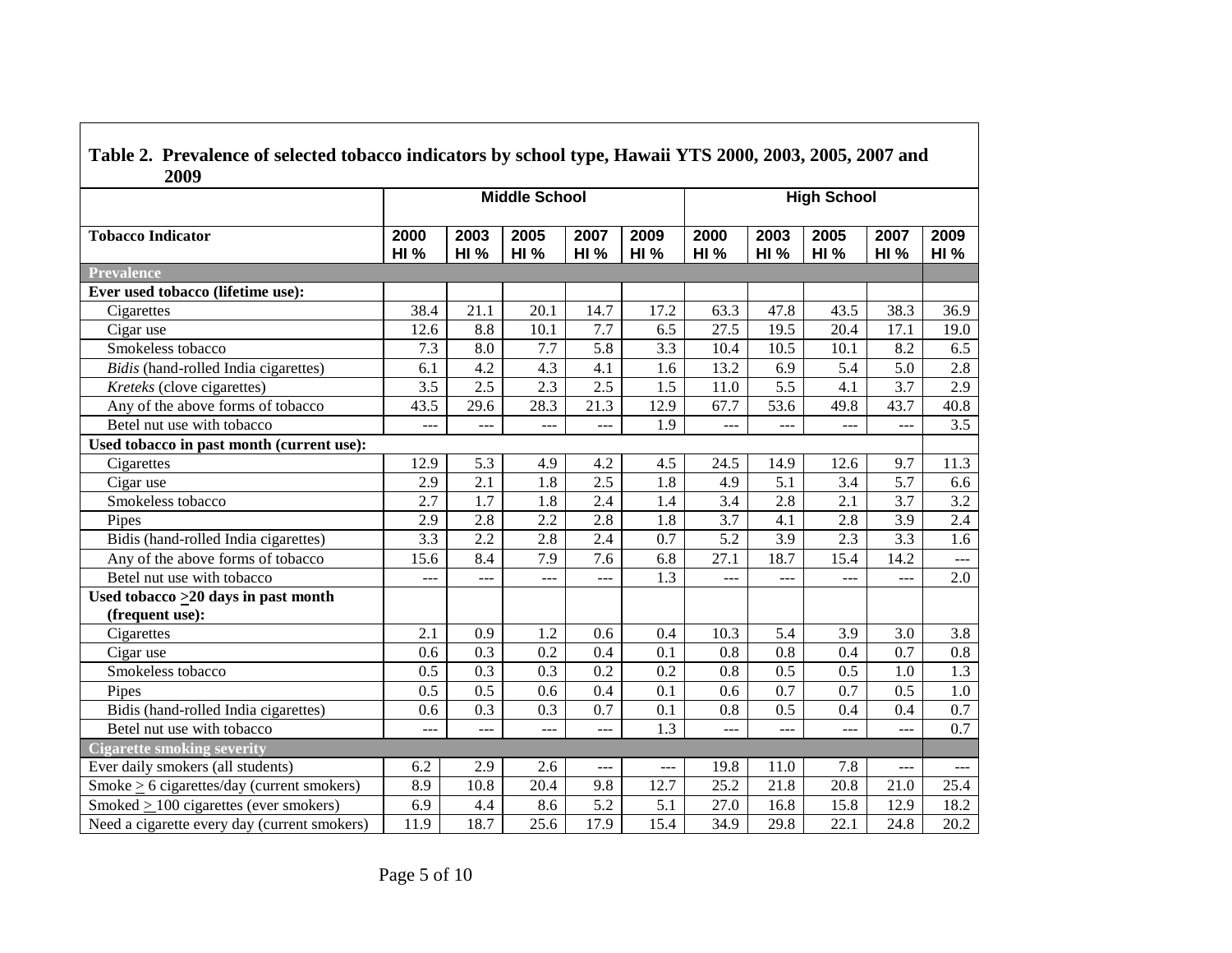| Treatment of selected toouted indicators by selloof type, flumant TTD 2000, 2000, 2000, 2007<br>2009 |                      |                     |                     |                     |                     |                     |                     |                     |                     |                     |  |  |
|------------------------------------------------------------------------------------------------------|----------------------|---------------------|---------------------|---------------------|---------------------|---------------------|---------------------|---------------------|---------------------|---------------------|--|--|
|                                                                                                      | <b>Middle School</b> |                     |                     |                     |                     |                     |                     | <b>High School</b>  |                     |                     |  |  |
| <b>Tobacco Indicator</b>                                                                             | 2000<br><b>HI %</b>  | 2003<br><b>HI %</b> | 2005<br><b>HI %</b> | 2007<br><b>HI %</b> | 2009<br><b>HI %</b> | 2000<br><b>HI %</b> | 2003<br><b>HI %</b> | 2005<br><b>HI %</b> | 2007<br><b>HI %</b> | 2009<br><b>HI %</b> |  |  |
| Current cigarette use by sex                                                                         |                      |                     |                     |                     |                     |                     |                     |                     |                     |                     |  |  |
| Male                                                                                                 | $\qquad \qquad -$    | 4.8                 | 4.7                 | 4.2                 | 4.5                 | 23.3                | 14.3                | 10.9                | 9.5                 | 10.5                |  |  |
| Female                                                                                               | $\frac{1}{2}$        | 5.9                 | 5.1                 | 4.3                 | 5.4                 | 25.5                | 15.4                | 14.2                | 9.8                 | 11.9                |  |  |
| Age of initiation                                                                                    |                      |                     |                     |                     |                     |                     |                     |                     |                     |                     |  |  |
| Smoked a whole cigarette before age 11                                                               | 10.2                 | 6.5                 | 4.8                 | 5.3                 | 3.8                 | 8.3                 | 8.6                 | 6.6                 | 5.8                 | 5.2                 |  |  |
| Smoked a cigar before age 11                                                                         | 4.0                  | $\overline{3.1}$    | 2.7                 | $\overline{a}$      | $ -$                | 3.5                 | 3.3                 | 2.8                 | $\overline{a}$      | $ -$                |  |  |
| Used smokeless tobacco before age 11                                                                 | 1.9                  | 1.5                 | 1.9                 | $\overline{a}$      | $---$               | 2.5                 | 1.7                 | 2.6                 | $\frac{1}{2}$       | ---                 |  |  |
| <b>Cigarette preferences (current smokers)</b>                                                       |                      |                     |                     |                     |                     |                     |                     |                     |                     |                     |  |  |
| <b>Usual brand of cigarettes:</b>                                                                    |                      |                     |                     |                     |                     |                     |                     |                     |                     |                     |  |  |
| No usual brand                                                                                       | 14.5                 | 15.9                | 15.1                | 7.2                 | 16.3                | 5.9                 | 12.5                | 15.9                | 13.9                | 16.9                |  |  |
| Marlboro                                                                                             | 17.1                 | 18.6                | 29.3                | 23.2                | 20.1                | 42.0                | 23.9                | 22.9                | 31.2                | 17.5                |  |  |
| Newport                                                                                              | $\overline{3.9}$     | 4.4                 | $\overline{4.5}$    | $\overline{2.8}$    | 2.1                 | $\overline{5.7}$    | 4.8                 | $\overline{2.2}$    | 1.4                 | $\overline{2.2}$    |  |  |
| Camel                                                                                                | $\overline{3.9}$     | $\overline{5.9}$    | $\overline{3.4}$    | 11.8                | 9.0                 | $\overline{2.7}$    | 4.9                 | $\overline{3.0}$    | 8.6                 | 12.5                |  |  |
| All others (including Virginia Slims, GPC,<br>Basic, Doral etc.)                                     | 61.8                 | $\overline{55.2}$   | 47.8                | 55.1                | 52.6                | 43.5                | 53.9                | 55.9                | 44.9                | 50.9                |  |  |
| Usually smoke menthol cigarettes                                                                     | 61.5                 | 61.4                | 78.2                | 70.3                | 70.0                | 76.1                | 75.8                | 71.0                | 72.4                | 78.4                |  |  |
| Usual brand of menthol cigarettes:                                                                   |                      |                     |                     |                     |                     |                     |                     |                     |                     |                     |  |  |
| No usual brand                                                                                       | ---                  | 12.9                | 9.9                 | 16.1                | $10.\overline{2}$   | $---$               | 9.3                 | 14.2                | 8.6                 | 10.6                |  |  |
| Kool                                                                                                 | ---                  | 56.1                | $65.\overline{9}$   | 48.2                | 27.1                | ---                 | 61.1                | 63.1                | 39.1                | $\overline{57.6}$   |  |  |
| Salem, Newport, and generic brands                                                                   | $---$                | 10.3                | 8.8                 | 23.2                | 7.3                 | ---                 | 8.2                 | 4.5                 | 13.9                | 15.9                |  |  |
| Other brand                                                                                          |                      | 20.8                | 15.4                | 12.5                | 24.6                | ---                 | 21.4                | 18.2                | 7.3                 | 37.1                |  |  |
| <b>Access (current smokers)</b>                                                                      |                      |                     |                     |                     |                     |                     |                     |                     |                     |                     |  |  |
| Usual source of cigarettes for current<br>smokers under 18 years of age:                             |                      |                     |                     |                     |                     |                     |                     |                     |                     |                     |  |  |
| Store purchase                                                                                       | 7.4                  | 3.2                 | 6.1                 | $\overline{2.3}$    | 1.3                 | 25.9                | 9.3                 | 10.1                | 7.1                 | 5.7                 |  |  |
| Vending machines                                                                                     | 2.2                  | 2.1                 | $\overline{0}$      | 9.3                 | 0.0                 | 3.2                 | 1.9                 | 1.4                 | 1.0                 | 3.0                 |  |  |
| Gave someone money to buy them                                                                       | 16.3                 | 16.0                | $\overline{20.5}$   | 14.6                | 21.0                | 25.4                | 28.0                | 26.7                | 35.1                | 29.1                |  |  |
| Borrowed them from someone                                                                           | 28.1                 | 22.6                | 23.4                | 18.4                | 27.0                | $\overline{22.2}$   | 28.6                | $\overline{28.3}$   | 25.7                | 28.5                |  |  |
| Given by someone $\geq$ 18 years                                                                     | 4.4                  | 11.9                | 6.0                 | 6.7                 | 8.7                 | 9.7                 | 9.3                 | 11.2                | 8.2                 | 17.0                |  |  |
| Took them from a store/family member                                                                 | 15.5                 | 19.2                | 19.0                | 14.7                | 20.2                | 2.6                 | 6.3                 | 9.2                 | 4.4                 | 4.9                 |  |  |
| Some other way                                                                                       | 25.9                 | 25.1                | 25.0                | 33.9                | 21.9                | 10.8                | 16.6                | 13.2                | 18.5                | $\overline{11.7}$   |  |  |

**Table 2. Prevalence of selected tobacco indicators by school type, Hawaii YTS 2000, 2003, 2005, 2007 and**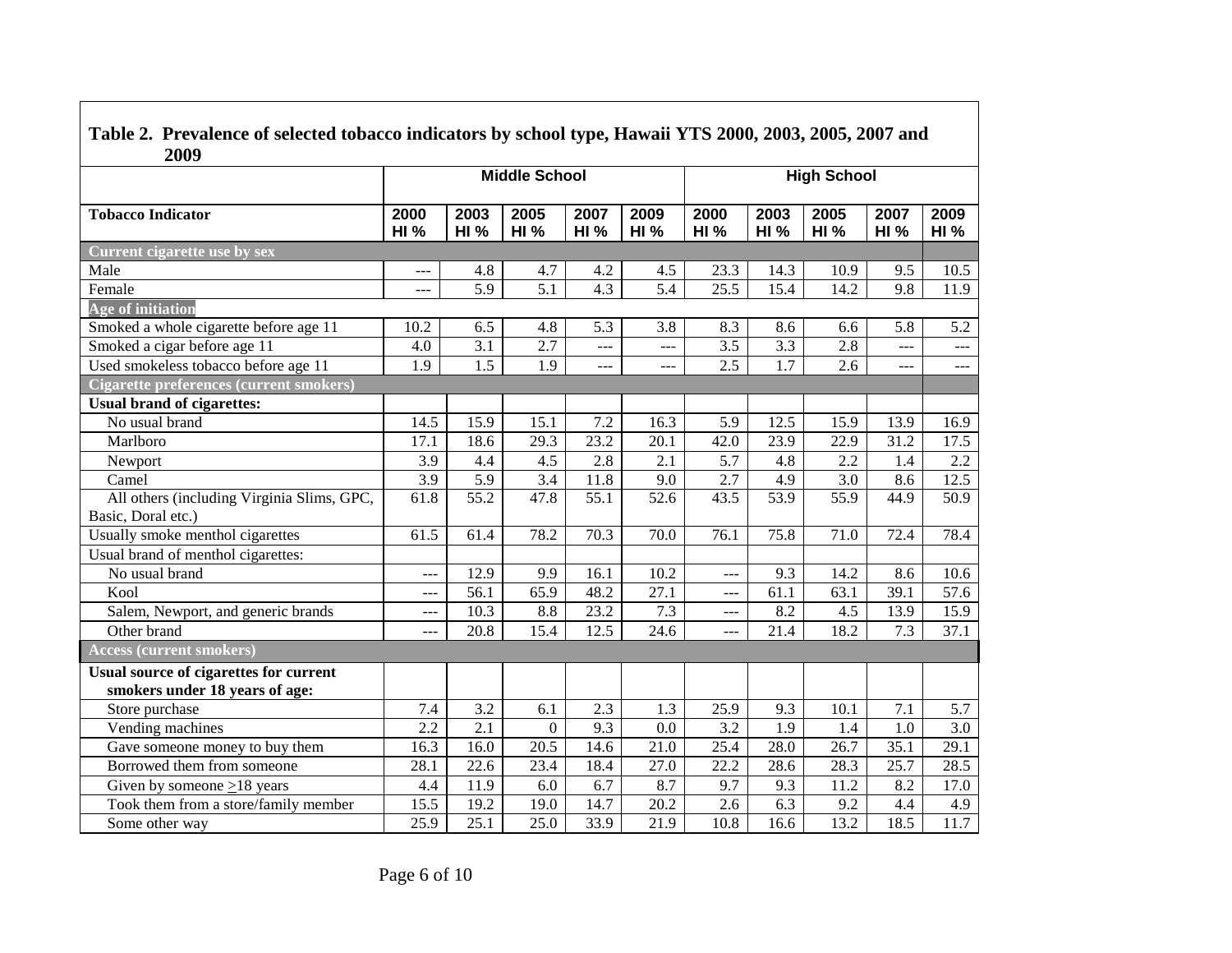| Table 2. Prevalence of selected tobacco indicators by school type, Hawaii YTS 2000, 2003, 2005, 2007 and |
|----------------------------------------------------------------------------------------------------------|
| 2009                                                                                                     |

|                                                           | <b>Middle School</b> |                     |                     |                      |                     | <b>High School</b>  |                     |                     |                      |                     |  |
|-----------------------------------------------------------|----------------------|---------------------|---------------------|----------------------|---------------------|---------------------|---------------------|---------------------|----------------------|---------------------|--|
| <b>Tobacco Indicator</b>                                  | 2000<br><b>HI %</b>  | 2003<br><b>HI %</b> | 2005<br><b>HI %</b> | 2007<br>HI%          | 2009<br><b>HI %</b> | 2000<br><b>HI %</b> | 2003<br><b>HI %</b> | 2005<br><b>HI %</b> | 2007<br><b>HI %</b>  | 2009<br><b>HI %</b> |  |
| Usual quantity of cigarette purchase<br>among purchasers: |                      |                     |                     |                      |                     |                     |                     |                     |                      |                     |  |
| Individually (loose)                                      | $---$                | ---                 | 28.2                | 32.6                 | 33.3                | $---$               | ---                 | 15.2                | 11.3                 | 15.8                |  |
| By the pack                                               | ---                  | ---                 | 57.7                | 55.1                 | 58.0                | ---                 | ---                 | 71.0                | 82.0                 | 75.7                |  |
| By the carton                                             | $-$                  | $---$               | 14.1                | 12.2                 | 8.7                 | ---                 | $\frac{1}{2}$       | 13.8                | 6.6                  | 8.5                 |  |
| Cigarette purchases by smokers under                      |                      |                     |                     |                      |                     |                     |                     |                     |                      |                     |  |
| 18 years of age:                                          |                      |                     |                     |                      |                     |                     |                     |                     |                      |                     |  |
| Place of most recent purchase:                            |                      |                     |                     |                      |                     |                     |                     |                     |                      |                     |  |
| Gas station                                               | 10.7                 | 11.5                | 17.9                | 29.6                 | 25.4                | 25.5                | 27.5                | 28.2                | 25.2                 | 25.7                |  |
| Convenience store                                         | 8.0                  | 11.0                | 19.4                | 11.5                 | 7.5                 | 29.6                | 20.3                | 19.4                | 15.1                 | 16.7                |  |
| Grocery store                                             | 2.7                  | 6.7                 | 9.0                 | 3.1                  | 3.1                 | 14.1                | 11.2                | 13.7                | 12.1                 | 11.7                |  |
| Drugstore                                                 | 4.0                  | 8.8                 | 7.5                 | 7.6                  | 4.8                 | 4.4                 | 5.5                 | 4.8                 | 9.7                  | 6.4                 |  |
| Vending machine                                           | 5.3                  | 4.4                 | $\overline{0}$      | 8.6                  | 0.0                 | $\overline{1.5}$    | 1.7                 | 0.8                 | 0.8                  | $\overline{7.0}$    |  |
| Internet                                                  | 2.7                  | $\overline{1.2}$    | $\overline{1.5}$    | 7.0                  | 0.0                 | 0.7                 | 1.2                 | 1.6                 | 2.7                  | $\overline{0.8}$    |  |
| Other                                                     | 66.7                 | 56.4                | 44.8                | 42.5                 | $\overline{59.2}$   | $\overline{24.1}$   | 32.6                | 31.5                | 34.3                 | 31.8                |  |
| Purchased from a lunch wagon or manapua                   |                      |                     |                     |                      |                     |                     |                     |                     |                      |                     |  |
| truck in the past 30 days                                 | $---$                | $- - -$             | 10.8                | 10.0                 | 9.3                 | $- - -$             | $---$               | 12.6                | 13.8                 | 11.1                |  |
| Asked for ID to buy cigarettes in past month              | 26.3                 | 33.3                | 32.1                | $ -$                 | $ -$                | 36.1                | 35.4                | 37.8                | $ -$                 | ---                 |  |
| Refused sale in past month (under 18 years)               | 28.9                 | $\overline{29.6}$   | 28.6                | 31.5                 | 32.2                | 43.3                | 37.1                | 30.8                | 33.4                 | $\overline{21.9}$   |  |
| Know where to buy loose cigarettes                        | ---                  | ---                 | 29.8                | 27.5                 | 23.9                | $ -$                | ---                 | 24.4                | 29.7                 | 24.4                |  |
| <b>School-all students</b>                                |                      |                     |                     |                      |                     |                     |                     |                     |                      |                     |  |
| Smoked cigarettes at school in past month                 | 5.8                  | 2.5                 | 2.8                 | 2.7                  | 1.7                 | 12.2                | 6.9                 | 5.0                 | 4.6                  | 4.9                 |  |
| Used smokeless tobacco at school in past                  |                      |                     |                     |                      |                     |                     |                     |                     |                      |                     |  |
| month                                                     | $---$                | $---$               | $---$               | 2.0                  | 1.3                 | $---$               | $---$               | $---$               | 4.5                  | 3.0                 |  |
| Know school employees who smoke on                        |                      |                     |                     |                      |                     |                     |                     |                     |                      |                     |  |
| campus                                                    | $\qquad \qquad -$    | 22.0                | 17.4                | $\sim$ $\sim$ $\sim$ | $---$               | $\qquad \qquad -$   | 34.5                | 30.7                | $\sim$ $\sim$ $\sim$ | $---$               |  |
| Were taught, this school year, in class about:            |                      |                     |                     |                      |                     |                     |                     |                     |                      |                     |  |
| Danger of tobacco use                                     | 79.9                 | 55.6                | 71.9                | 52.6                 | 62.1                | 50.9                | 41.6                | 56.6                | 45.9                 | 47.8                |  |
| Reasons young people smoke                                | 67.7                 | 43.2                | 56.4                | $\overline{a}$       | $\overline{a}$      | 43.5                | 31.3                | 45.6                | $---$                | $---$               |  |
| That most young people do not smoke                       | ---                  | 25.2                | 38.2                | $\overline{a}$       | $\qquad \qquad - -$ | $\frac{1}{2}$       | 13.4                | 20.8                | ---                  | ---                 |  |
| Practiced ways to say no to tobacco                       | 49.0                 | 40.4                | 57.8                | 38.1                 | 45.1                | 23.7                | 27.7                | 32.3                | 25.7                 | 24.9                |  |
| Have heard of REAL                                        | $---$                | ---                 | <u>___</u>          | 15.8                 | 14.4                | <u>___</u>          | $\frac{1}{2}$       | $-$                 | $ -$                 | 29.1                |  |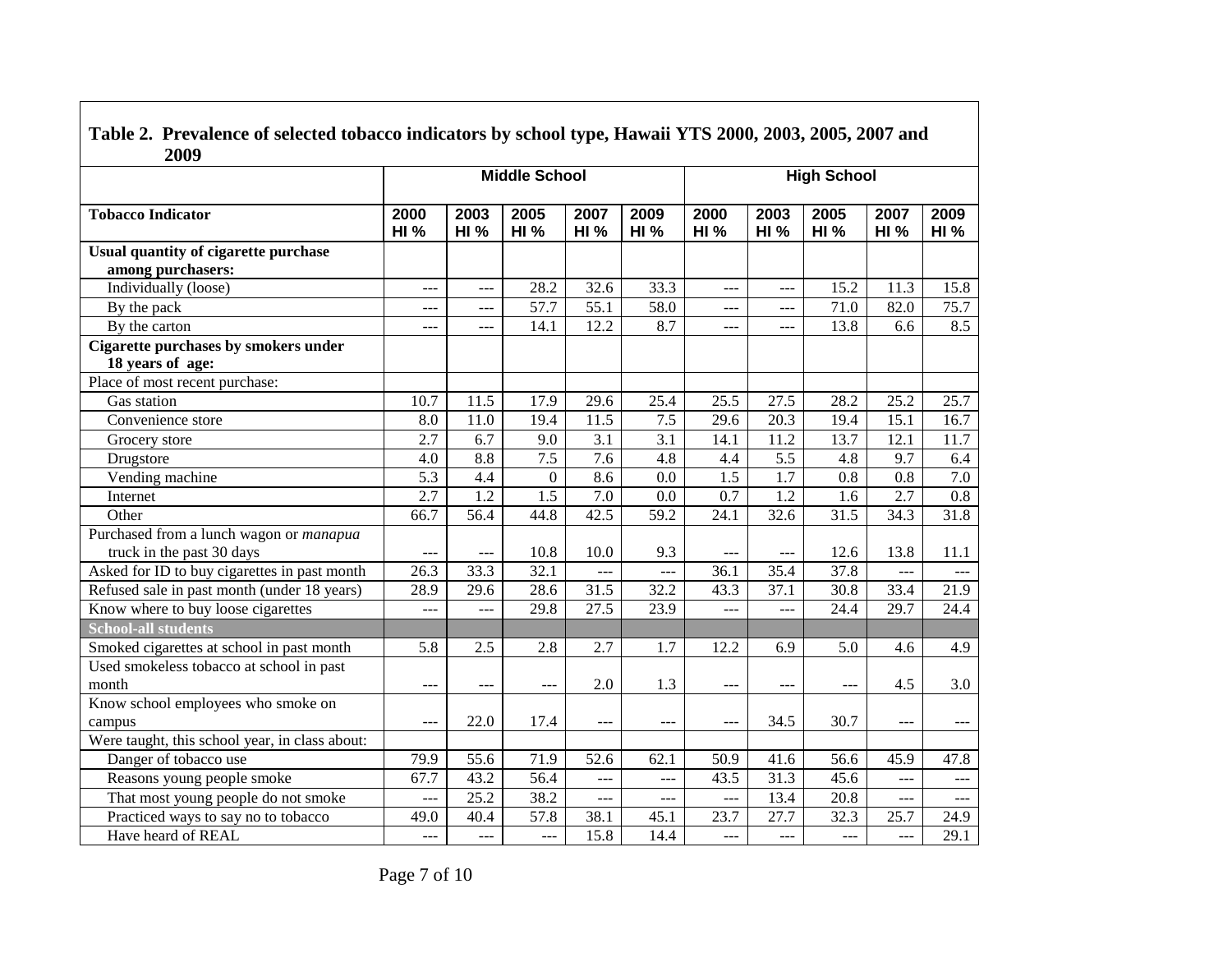| Table 2. TTCvalchec of science tobacco multators by school type, hawait TTD 2000, 2000, 2000, 2007 and<br>2009 |                     |                     |                      |                      |                     |                     |                     |                     |                     |                     |  |  |
|----------------------------------------------------------------------------------------------------------------|---------------------|---------------------|----------------------|----------------------|---------------------|---------------------|---------------------|---------------------|---------------------|---------------------|--|--|
|                                                                                                                |                     |                     | <b>Middle School</b> |                      |                     | <b>High School</b>  |                     |                     |                     |                     |  |  |
| <b>Tobacco Indicator</b>                                                                                       | 2000<br><b>HI %</b> | 2003<br><b>HI %</b> | 2005<br><b>HI %</b>  | 2007<br><b>HI %</b>  | 2009<br><b>HI %</b> | 2000<br><b>HI %</b> | 2003<br><b>HI %</b> | 2005<br><b>HI %</b> | 2007<br><b>HI %</b> | 2009<br><b>HI %</b> |  |  |
| Is a member of REAL                                                                                            | ---                 | ---                 | ---                  | 3.1                  |                     | ---                 | $-$                 | ---                 | ---                 | 3.0                 |  |  |
| Participated in a community event to                                                                           |                     |                     |                      |                      |                     |                     |                     |                     |                     |                     |  |  |
| discourage tobacco use in past year                                                                            | 15.1                | 16.6                | 14.0                 | 24.7                 | 20.5                | 18.1                | 14.7                | 15.3                | 20.6                | 14.1                |  |  |
| <b>Cessation (current smokers)</b>                                                                             |                     |                     |                      |                      |                     |                     |                     |                     |                     |                     |  |  |
| Want to stop smoking                                                                                           | 70.2                | 62.6                | 54.3                 | 59.7                 | 66.0                | 71.8                | 65.7                | 66.9                | 51.5                | 60.5                |  |  |
| Tried to quit in past year                                                                                     | 65.7                | 63.1                | 63.6                 | 75.2                 | 82.5                | 71.0                | 65.2                | 69.0                | 64.2                | 66.8                |  |  |
| Last quit attempt lasted less than 30 days                                                                     | 37.0                | 37.3                | 39.2                 | 47.1                 | 39.9                | 45.1                | 44.1                | 36.1                | 50.2                | 43.4                |  |  |
| Think they can quit (current smokers)                                                                          | 80.0                | 80.1                | 69.0                 | ---                  | ---                 | 74.2                | 74.0                | 72.4                | $---$               | ---                 |  |  |
| Think they can quit (frequent smokers)                                                                         | 43.5                | ---                 | $\overline{a}$       | $---$                | $---$               | 58.4                | 57.7                | 48.0                | ---                 | $\cdots$            |  |  |
| Participated in a program to help them quit:                                                                   |                     |                     |                      |                      |                     |                     |                     |                     |                     |                     |  |  |
| Ever used tobacco                                                                                              | 15.0                | 22.1                | 22.4                 | 19.9                 | 16.9                | 9.9                 | 14.2                | 12.7                | 9.4                 | 10.7                |  |  |
| Current tobacco users                                                                                          | 14.2                | 18.2                | 23.2                 | 24.0                 | 30.3                | 13.6                | 15.3                | 14.5                | 13.3                | 12.1                |  |  |
| <b>Intention to start cigarette smoking</b>                                                                    |                     |                     |                      |                      |                     |                     |                     |                     |                     |                     |  |  |
| Will try a cigarette soon                                                                                      | 6.3                 | 4.2                 | 4.3                  | 4.6                  | 3.9                 | 3.3                 | 3.5                 | 4.5                 | 5.4                 | 3.5                 |  |  |
| May smoke in the next year                                                                                     | ---                 | 11.8                | 12.9                 | $\overline{6.5}$     | 11.3                | ---                 | 13.6                | 14.3                | 13.6                | 13.5                |  |  |
| May be smoking 5 years from now                                                                                | ---                 | 16.1                | 20.6                 | $\sim$ $\sim$ $\sim$ | $---$               | ---                 | 16.6                | 18.5                | $---$               | $---$               |  |  |
| Might smoke if offered by a friend                                                                             | ---                 | 11.3                | 14.2                 | $\overline{7.4}$     | 12.9                |                     | 12.7                | 14.9                | 13.6                | 12.4                |  |  |
| Susceptible to starting smoking (never                                                                         |                     |                     |                      |                      |                     |                     |                     |                     |                     |                     |  |  |
| smokers)                                                                                                       | 26.1                | 19.7                | 22.7                 | 17.5                 | 11.3                | 22.9                | 20.0                | 22.3                | 12.3                | 10.8                |  |  |
| <b>Smoking Beliefs (all students)</b>                                                                          |                     |                     |                      |                      |                     |                     |                     |                     |                     |                     |  |  |
| Percent who agree with the following:                                                                          |                     |                     |                      |                      |                     |                     |                     |                     |                     |                     |  |  |
| Smokers have more friends                                                                                      | 29.1                | 26.0                | 25.0                 | 22.3                 | 25.3                | 27.1                | 34.1                | 33.4                | 27.8                | 34.1                |  |  |
| Smoking makes young people look                                                                                |                     |                     |                      |                      |                     |                     |                     |                     |                     |                     |  |  |
| cool/fit in                                                                                                    | 14.7                | 14.1                | 13.3                 | 11.3                 | 9.5                 | 14.6                | 14.6                | 15.1                | 12.9                | 11.4                |  |  |
| People can get addicted to cigarettes                                                                          | 91.1                | 88.0                | 89.7                 | 87.9                 | $ -$                | 91.3                | 87.9                | 91.5                | 89.8                | $---$               |  |  |
| It is safe to smoke for 1-2 years then quit                                                                    | 14.4                | 11.5                | 10.8                 | $---$                | $---$               | 13.9                | 12.5                | 12.1                | ---                 | $\frac{1}{2}$       |  |  |
| Smoking 1-5 cigarettes per day is harmful                                                                      | 87.0                | 84.3                | 83.0                 | ---                  | ---                 | 90.6                | 89.9                | 89.1                | ---                 | $---$               |  |  |
| Overestimate the number of smokers in their<br>grade level                                                     | $---$               | 49.3                | 69.3                 | 62.3                 | ---                 | ---                 | 82.6                | 79.0                | 91.6                |                     |  |  |

# **Table 2. Prevalence of selected tobacco indicators by school type, Hawaii YTS 2000, 2003, 2005, 2007 and**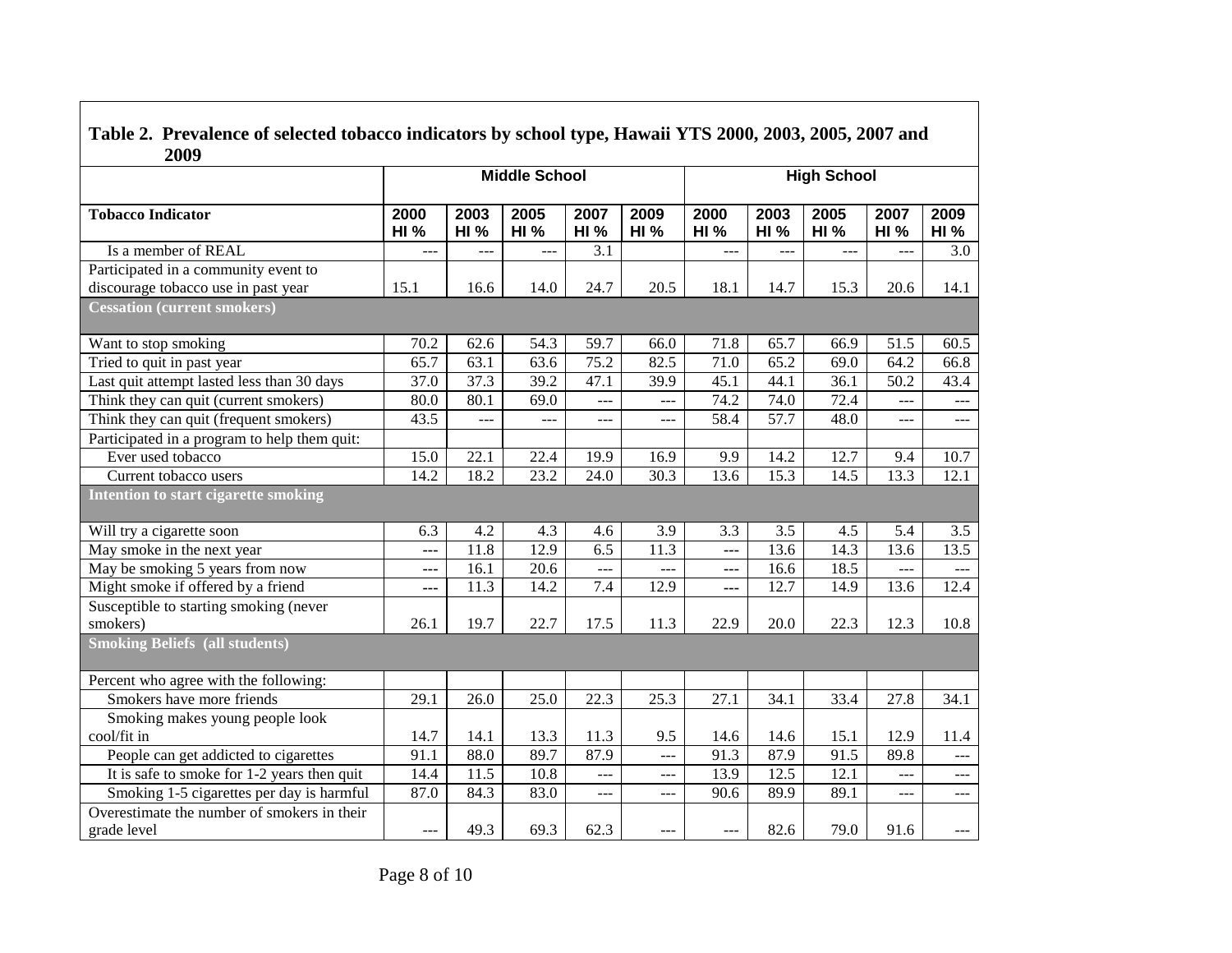| Table 2. Prevalence of selected tobacco indicators by school type, Hawaii YTS 2000, 2003, 2005, 2007 and<br>2009 |                     |                     |                     |                     |                     |                     |                     |                     |                     |                     |  |
|------------------------------------------------------------------------------------------------------------------|---------------------|---------------------|---------------------|---------------------|---------------------|---------------------|---------------------|---------------------|---------------------|---------------------|--|
|                                                                                                                  |                     | <b>High School</b>  |                     |                     |                     |                     |                     |                     |                     |                     |  |
| <b>Tobacco Indicator</b>                                                                                         | 2000<br><b>HI %</b> | 2003<br><b>HI %</b> | 2005<br><b>HI %</b> | 2007<br><b>HI %</b> | 2009<br><b>HI %</b> | 2000<br><b>HI %</b> | 2003<br><b>HI %</b> | 2005<br><b>HI %</b> | 2007<br><b>HI %</b> | 2009<br><b>HI %</b> |  |
| <b>Social Influences (all students)</b>                                                                          |                     |                     |                     |                     |                     |                     |                     |                     |                     |                     |  |
| One or more best friends smoke cigarettes:                                                                       |                     |                     |                     |                     |                     |                     |                     |                     |                     |                     |  |
| All students                                                                                                     | 37.8                | 24.8                | 21.8                | 13.6                | 21.9                | 53.1                | 44.3                | 39.4                | $ -$                | 35.1                |  |
| Never smokers                                                                                                    | 25.6                | 17.0                | 14.3                | 9.5                 | 23.6                | 33.5                | 29.1                | 27.3                | 28.1                | 33.4                |  |
| Current smokers                                                                                                  | 75.8                | 74.1                | 78.1                | 74.9                | 83.9                | 77.8                | 84.6                | 80.3                | 86.3                | 86.0                |  |
| Lives with someone who smokes cigarettes:                                                                        |                     |                     |                     |                     |                     |                     |                     |                     |                     |                     |  |
| All students                                                                                                     | 46.1                | 45.6                | 42.9                | 47.3                | $\overline{a}$      | 45.3                | 43.5                | 43.3                | ---                 | $---$               |  |
| Never smokers                                                                                                    | 37.6                | 41.2                | 38.9                | 45.2                | $---$               | 38.4                | 34.2                | 37.1                | 35.4                | $\qquad \qquad -1$  |  |
| Current smokers                                                                                                  | 63.8                | 67.3                | 71.7                | 60.5                | $---$               | 54.2                | 59.2                | $\overline{52.6}$   | 54.7                | $\frac{1}{2}$       |  |
| <b>Adult Counsel on Smoking</b>                                                                                  |                     |                     |                     |                     |                     |                     |                     |                     |                     |                     |  |
| Parents/guardians ever told them not to                                                                          |                     |                     |                     |                     |                     |                     |                     |                     |                     |                     |  |
| smoke                                                                                                            | 83.3                | 86.8                | 86.3                | $---$               | $---$               | 80.4                | 82.3                | 84.5                | $---$               |                     |  |
| Parents discussed smoking with them in past                                                                      |                     |                     |                     |                     |                     |                     |                     |                     |                     |                     |  |
| year                                                                                                             | 66.4                | 74.2                | 75.8                | 66.0                | 66.1                | 63.3                | 64.5                | 67.0                | 59.3                | 61.1                |  |
| Doctor/staff discussed dangers of tobacco in                                                                     |                     |                     |                     |                     |                     |                     |                     |                     |                     |                     |  |
| past year (for those who went to a doctor)                                                                       | 24.5                | 33.8                | 28.5                | ---                 | $--$                | 25.0                | 28.9                | 27.6                | ---                 |                     |  |
| Dentist/staff discussed dangers of tobacco in                                                                    |                     |                     |                     |                     |                     |                     |                     |                     |                     |                     |  |
| past year (for those who went to a dentist)                                                                      | 20.6                | 27.3                | 21.6                | ---                 | $\sim$ $\sim$       | 17.2                | 16.8                | 18.8                | $---$               |                     |  |
| Health professional (doctor, dentist, nurse)                                                                     |                     |                     |                     | 29.2                |                     |                     |                     |                     |                     |                     |  |
| advised them not to smoke<br><b>Mass Media</b>                                                                   |                     | $---$               | ---                 |                     | 30.0                | $---$               | $---$               | $---$               | 28.3                | 31.3                |  |
| Antismoking commercial/ad exposure:                                                                              |                     |                     |                     |                     |                     |                     |                     |                     |                     |                     |  |
| At least once in the past month                                                                                  | 72.5                | 71.8                | 63.6                | 65.0                | 58.3                | 78.7                | 80.1                | 75.3                | 78.2                | 70.6                |  |
| Daily during the past month                                                                                      | 38.9                | 38.5                | 30.3                | 10.7                | ---                 | 40.7                | 41.4                | 31.6                | ---                 | 19.7                |  |
| Often see actors smoking in movies or TV                                                                         | 80.6                | 76.8                | 76.9                | 74.3                | 75.6                | 89.5                | 84.4                | 87.1                | 82.8                | 81.2                |  |
| Often see athletes using tobacco on TV                                                                           | 35.4                | 28.3                | 23.5                | $ -$                | ---                 | 33.3                | 26.4                | 27.0                |                     |                     |  |
|                                                                                                                  |                     | 31.7                |                     | 74.3                |                     |                     |                     | 36.7                |                     | ---<br>78.8         |  |
| Often see tobacco product ads on the Internet<br>See tobacco products/gear ads at local stores                   | 32.9                |                     | 35.6                |                     | 75.6                | 21.6                | 33.9                |                     | 82.8                |                     |  |
| or gas stations                                                                                                  | 75.3                | 75.7                | 78.2                | 71.3                | $---$               | 82.2                | 83.4                | 83.1                | 76.6                | $---$               |  |
| Bought or received merchandise with a                                                                            | 16.2                | 9.9                 | $\overline{11.0}$   | 13.5                |                     | 22.5                | 13.2                | 12.4                |                     |                     |  |

# **Table 2. Prevalence of selected tobacco indicators by school type, Hawaii YTS 2000, 2003, 2005, 2007 and**